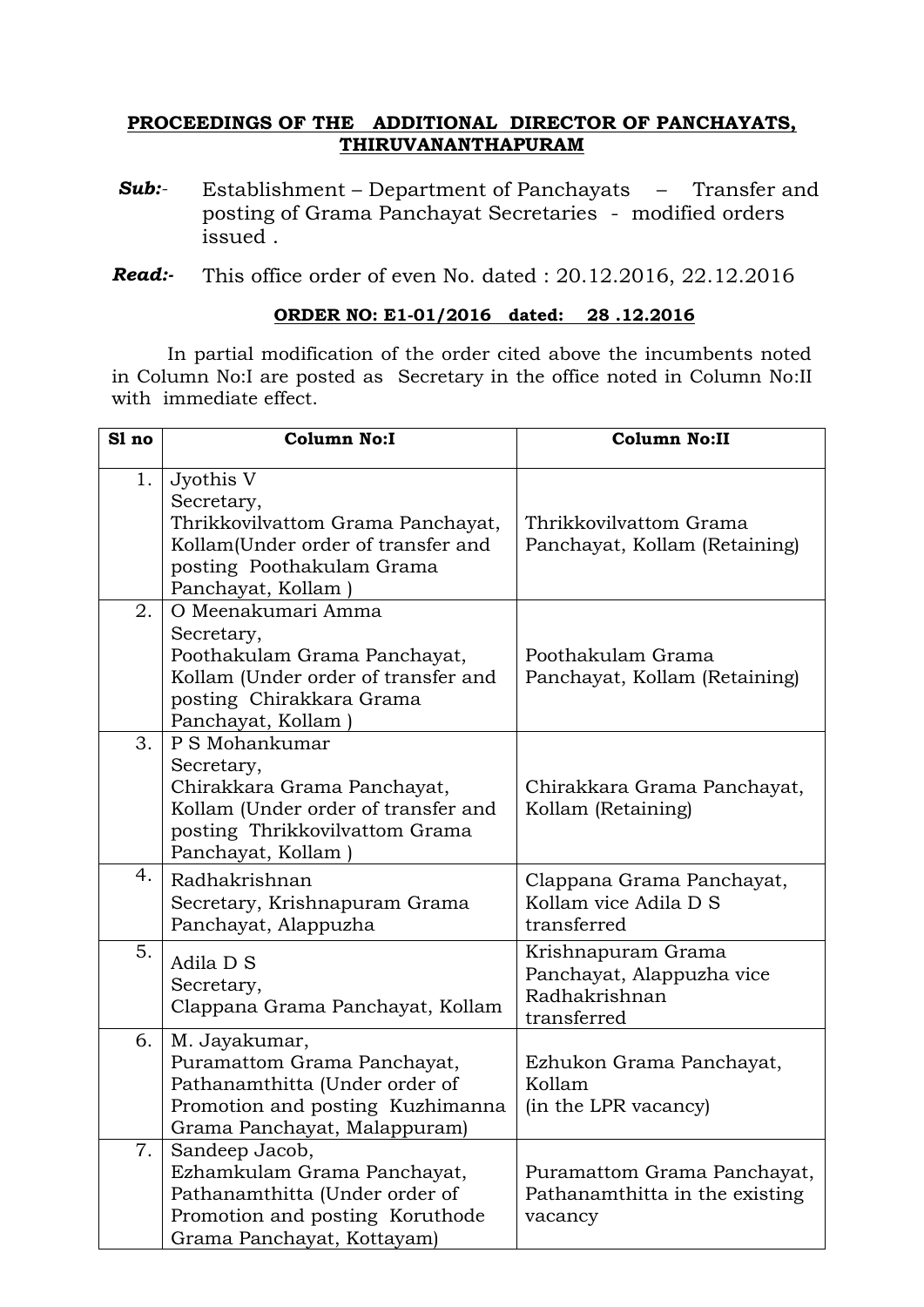| 8. | C.J. Reeja,                                |                                |
|----|--------------------------------------------|--------------------------------|
|    | Edavanakadu Grama Panchayat,               | Maneed Grama Panchayat,        |
|    | Eranakulam (Under order of                 | Ernakulam (in the retirement   |
|    | Promotion and posting Aanakkara            | vacancy)                       |
|    | Grama Panchayat, Palakkad)                 |                                |
| 9. | Shaji M. Stephen,                          |                                |
|    | Changaroth Grama Panchayat,                | Cheruvannoor Grama             |
|    | Kozhikodu (Under order of                  | Panchayat, Kozhikodu, in the   |
|    | Promotion and posting Uduma                | existing vacancy               |
|    | Grama Panchayat, Kasargode)                |                                |
|    | 10. Ashokan K                              |                                |
|    |                                            | Pavithreswaram Grama           |
|    | Secretary,<br>Amarambalam Grama Panchayat, | Panchayat, Kollam (in the LPR  |
|    |                                            | vacancy)                       |
|    | Malappuaram                                |                                |
|    | 11. Bindu T N,                             |                                |
|    | Kondazhy Grama Panchayat, Trissur          | Thrikkaderi Grama Panchayat,   |
|    | (Under order of Promotion and              | Palakkad in the existing       |
|    | posting Punnayoor Grama                    | vacancy                        |
|    | Panchayat, Thrissur)                       |                                |
|    | 12. C.K.Shaju,                             |                                |
|    | Adattu Grama Panchayat, Trissur            | (Allowed to continue on        |
|    | (Under order of Promotion and              | deputation)                    |
|    | posting Valappad Grama                     |                                |
|    | Panchayat, Thrissur)                       |                                |
|    | 13. Pandu Sindhu AS,                       |                                |
|    | Chazhur Grama Panchayat,                   |                                |
|    | Thrissur                                   | Mooriyad Grama Panchayat,      |
|    | (Under order of Promotion and              | Thrissur (in the LPR vacancy)  |
|    | posting Kattoor Grama Panchayat,           |                                |
|    | Thrissur)                                  |                                |
|    | 14. M C Anilkumar                          |                                |
|    | PAU-1, Thodupuzha ,Idukki                  | Edavetty Grama Panchayat,      |
|    | (Under order of Promotion and              | Idukki in the existing vacancy |
|    | posting Moonnilavu Grama                   |                                |
|    | Panchayat, Kottayam)                       |                                |
|    | 15. V.B. Reghu,                            |                                |
|    | Thanniam Grama Panchayat,                  | Kandanassery Grama             |
|    | Trissur (Under order of Promotion          | Panchayat, Thrissur in the     |
|    | and posting Panathady Grama                | existing vacancy               |
|    | Panchayat, Kasaragod)                      |                                |
|    | 16. O.P. Padmavathy,                       |                                |
|    | District Panchayat, Trissur                | Venkidengu Grama Panchayat,    |
|    | (Under order of Promotion and              | Thrissur (In the existing      |
|    | posting Kandanassery Grama                 | vacancy)                       |
|    | Panchayat, Thrissur)                       |                                |
|    | 17 P.S. Vipinchandran,                     |                                |
|    | Mararikulam Grama Panchayat,               | Thykkattusseri Grama           |
|    | South, Alapuzha(Under order of             | Panchayat, Alappuzha           |
|    | Promotion and posting Veeyapuram           |                                |
|    | Grama Panchayat, Alappuzha)                |                                |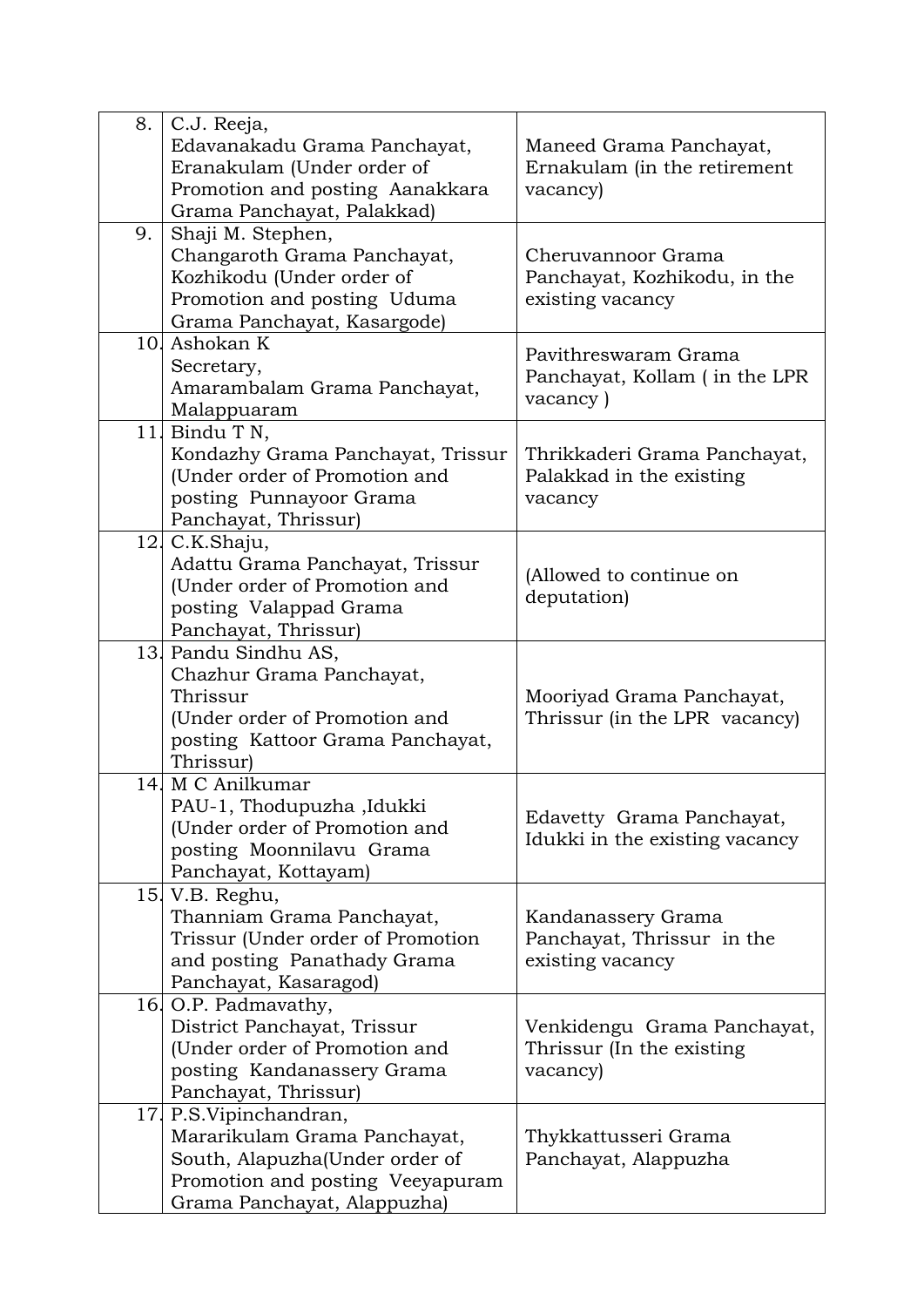|     | 18. V.V. Prasad,                   |                               |
|-----|------------------------------------|-------------------------------|
|     | Mararikulam North Grama            |                               |
|     | Panchayat, Alapuzha(Under order of | Thannermukkam Grama           |
|     | Promotion and posting              | Panchayat, Alappuzha vice     |
|     |                                    | Anilkumar transferred         |
|     | Thykkattusseri Grama Panchayat,    |                               |
|     | Alappuzha)                         |                               |
|     | 19. Anilkumar                      | Ramankary Grama Panchayat,    |
|     | Secretary                          | Alappuzha vice Santhosh       |
|     | Thannermukkam Grama Panchayat,     | Mathew transferred            |
|     | Alappuzha                          |                               |
|     | 20. Santhosh Mathew                |                               |
|     | Secretary                          | Veeyapuram Grama Panchayat,   |
|     | Ramankary Grama Panchayat,         | Alappuzha in the existing     |
|     | Alappuzha                          | vacancy                       |
|     | 21. K. Sreela,                     |                               |
|     | Chunakkara Grama Panchayat,        | Arattupuzha Grama             |
|     | Alapuzha(Under order of Promotion  | Panchayat, Alapuzha in the    |
|     |                                    | existing vacancy              |
|     | and posting Kaipamangalam Grama    |                               |
|     | Panchayat, Thrissur                |                               |
|     | 22. C.P. Satheesan,                |                               |
|     | Chelannur Grama Panchayat,         | Olavanna Grama Panchayat,     |
|     | Kozhikodu(Under order of Promotion | Kozhikode                     |
|     | and posting Karadukka Grama        |                               |
|     | Panchayat, Kasargode)              |                               |
|     | 23. Midhun Kailas C A,             |                               |
|     | Ozhur Grama Panchayat,             |                               |
|     | Malappuram(Under order of          | Thamarassery Grama            |
|     | Promotion and posting              | Panchayat, Kozhikode          |
|     | Kuravilangadu Grama Panchayat,     |                               |
|     | Kottayam)                          |                               |
| 24. | Ramesh                             |                               |
|     | Secretary                          | Vellarada Grama Panchayat,    |
|     | Karode Grama Panchayat,            | Thiruvananthapuram vice       |
|     |                                    | Satheesh kumar transferred    |
|     | Thiruvananthapuram                 |                               |
|     | 25. Satheesh kumar                 | Karode Grama Panchayat,       |
|     | Secretary                          | Thiruvananthapuram vice       |
|     | Vellarada Grama Panchayat,         | Ramesh transferred            |
|     | Thiruvananthapuram                 |                               |
|     | 26. P. Sreedevi,                   |                               |
|     | Chingoli Grama Panchayat,          | Budhanoor Grama Panchayat,    |
|     | Alapuzha (Under order of Promotion | Alapuzha vice Sunil kumar     |
|     | and posting Mulakkuzha Grama       | transferred                   |
|     | Panchayat, Alappuzha)              |                               |
| 27. | Sunil kumar                        |                               |
|     | Secretary                          | Mulakkuzha Grama Panchayat,   |
|     | Budhanoor Grama Panchayat,         | Alappuzha (In the existing)   |
|     | Alapuzha                           | vacancy)                      |
| 28. | C Sudhakaran                       |                               |
|     |                                    | Vellangallor Grama Panchayat, |
|     | Secretary                          | Thrissur vice Santhoshkumar   |
|     | Madallathara Grama Panchayat,      | transferred                   |
|     | Thrissur                           |                               |